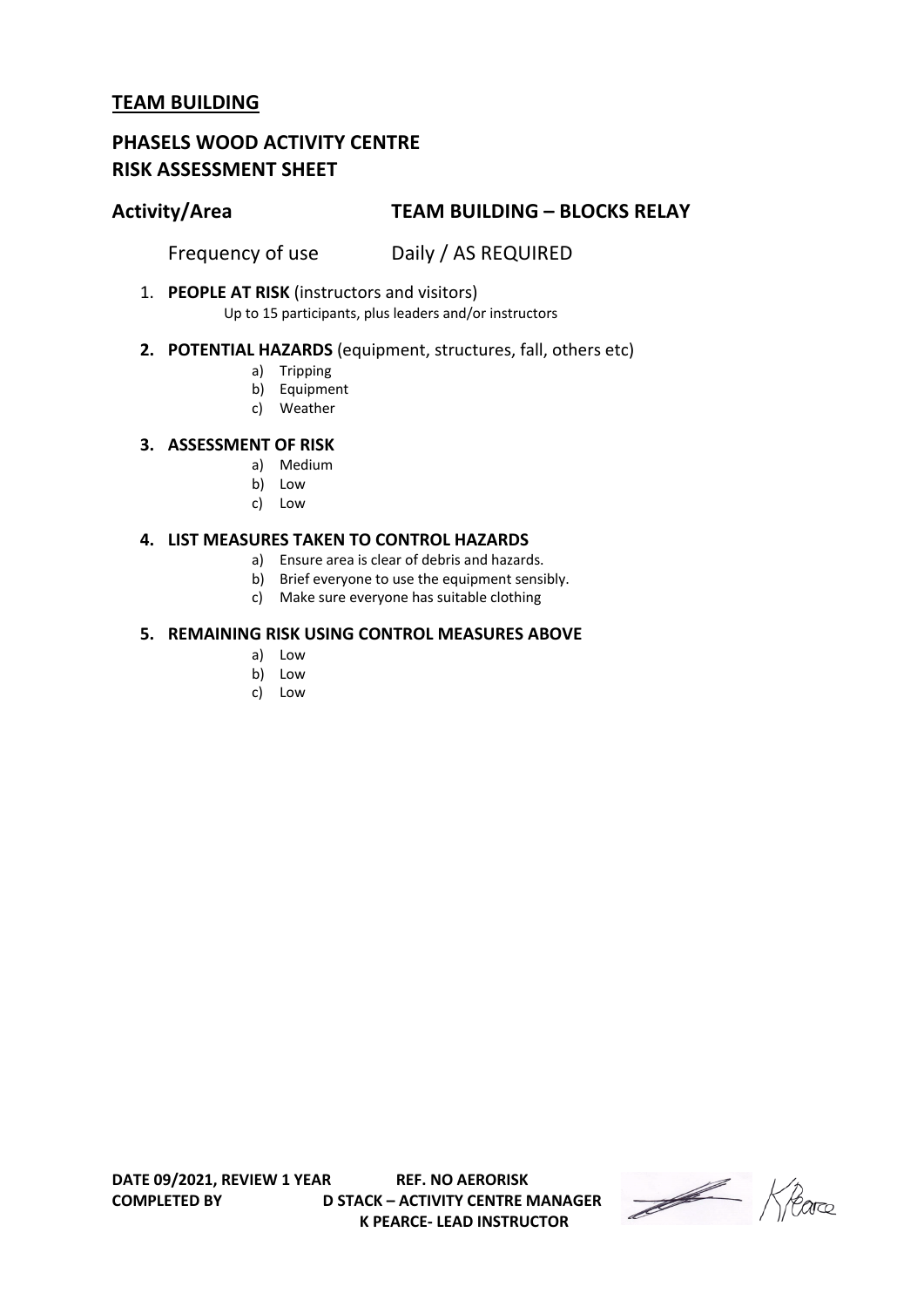# **PHASELS WOOD ACTIVITY CENTRE RISK ASSESSMENT SHEET**

# **Activity/Area TEAM BUILDING – GUTTER CHALLENGE**

Frequency of use Daily / AS REQUIRED

**1. PEOPLE AT RISK** (instructors and visitors)

Up to 15 participants, plus leaders and/or instructors

## **2. POTENTIAL HAZARDS** (equipment, structures, fall, others etc)

- a) Tripping
- b) Equipment
- c) Weather

### **3. ASSESSMENT OF RISK**

- a) Medium
- b) Low
- c) Low

#### **4. LIST MEASURES TAKEN TO CONTROL HAZARDS**

- a) Ensure area is clear of debris and hazards.
- b) Tell everyone to use the equipment sensibly
- c) Make sure everyone has suitable clothing

### **5. REMAINING RISK USING CONTROL MEASURES ABOVE**

- a) Low
- b) Low
- c) Low

Heare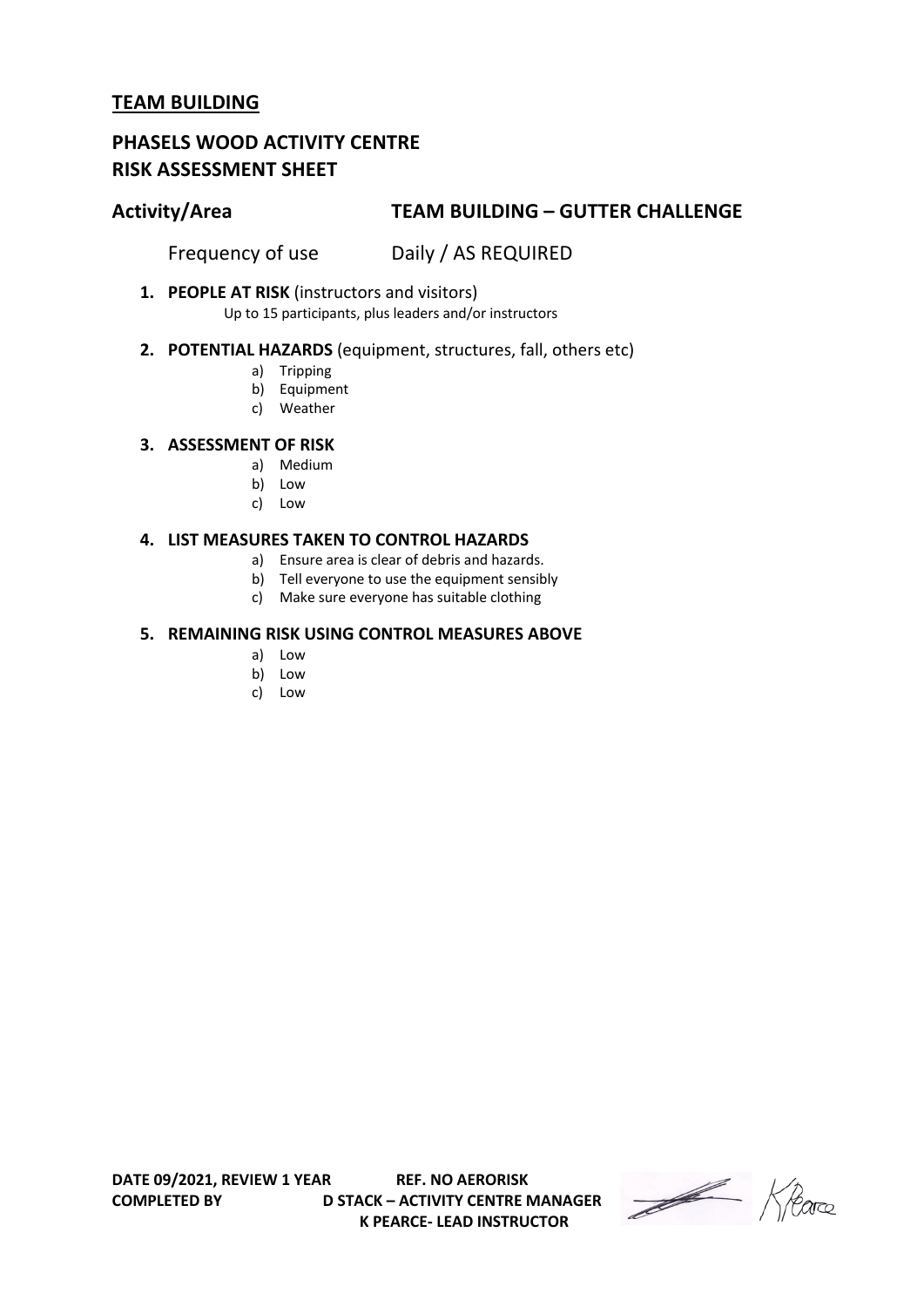# **PHASELS WOOD ACTIVITY CENTRE RISK ASSESSMENT SHEET**

# **Activity/Area TEAM BUILDING – TANGRAMS**

Frequency of use Daily / AS REQUIRED

1. **PEOPLE AT RISK** (instructors and visitors)

15 participants, plus leaders and/or instructors

## **2. POTENTIAL HAZARDS** (equipment, structures, fall, others etc)

- a) Tripping
- b) Equipment
- c) Weather

### **3. ASSESSMENT OF RISK**

- a) Low
- b) Medium
- c) Low

### **4. LIST MEASURES TAKEN TO CONTROL HAZARDS**

- a) No walking on or stepping over equipment.
- b) Brief everyone to use the equipment sensibly, ensuring tangram pieces passed safely, away from head area
- c) Make sure everyone has suitable clothing

## **5. REMAINING RISK USING CONTROL MEASURES ABOVE**

- a) Low
- b) Low
- c) Low

**K PEARCE- LEAD INSTRUCTOR** 

Heare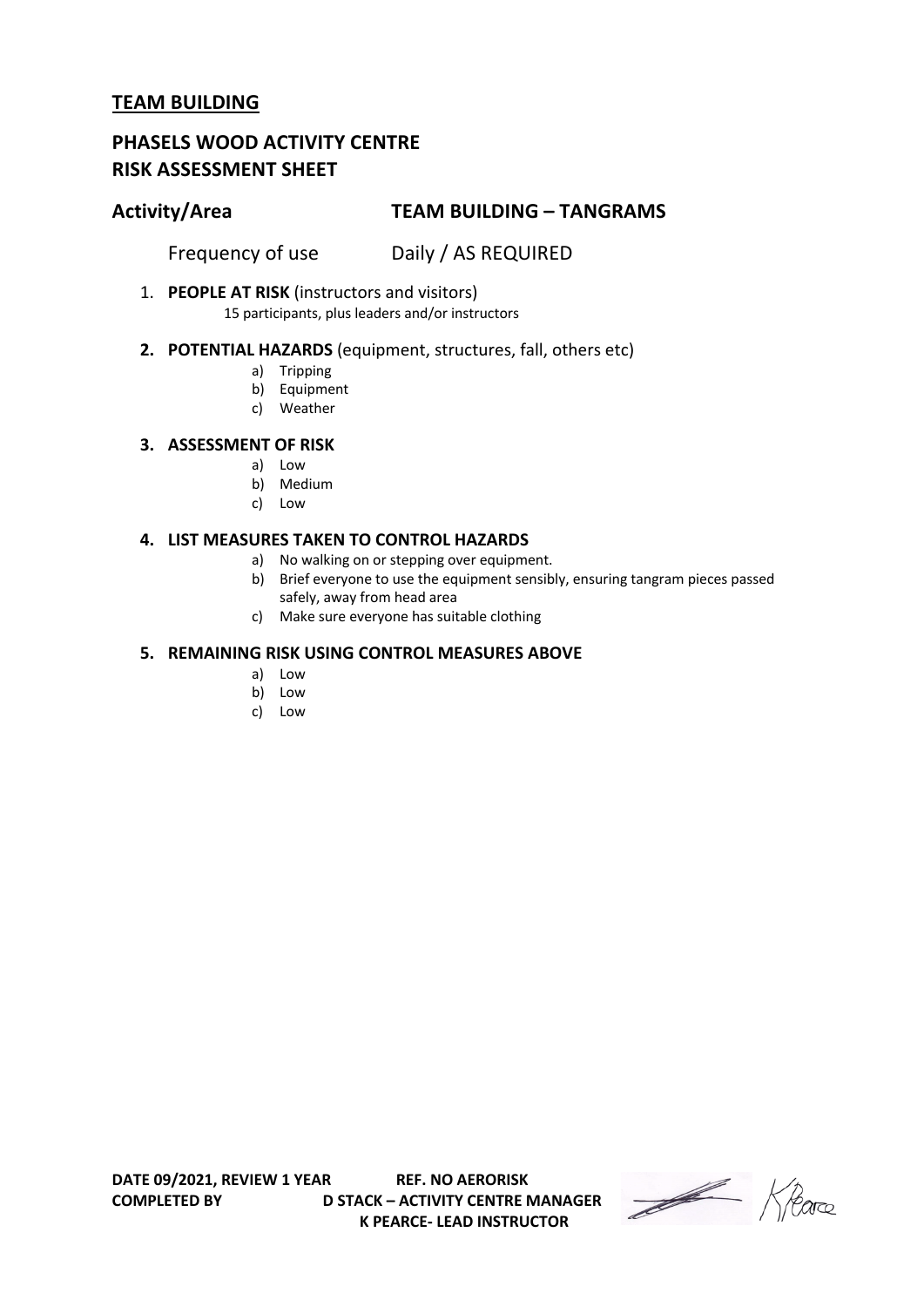# **PHASELS WOOD ACTIVITY CENTRE RISK ASSESSMENT SHEET**

## **Activity/Area TEAM BUILDING – CROSSING THE SWAMP**

Frequency of use Daily / AS REQUIRED

### **1. PEOPLE AT RISK** (instructors and visitors)

Up to 15 participants, plus leaders and/or instructors

### **2. POTENTIAL HAZARDS** (equipment, structures, fall, others etc)

- a) Tripping
- b) Equipment
- c) Weather

## **3. ASSESSMENT OF RISK**

- a) Medium
- b) Medium
- c) Low

#### **4. LIST MEASURES TAKEN TO CONTROL HAZARDS**

- a) Ensure feet are placed on planks.
- b) Brief everyone to use the equipment sensibly, ensuring planks passed safely, away from head area
- c) Make sure everyone has suitable clothing

### **5. REMAINING RISK USING CONTROL MEASURES ABOVE**

- a) Low
- b) Low
- c) Low

Heave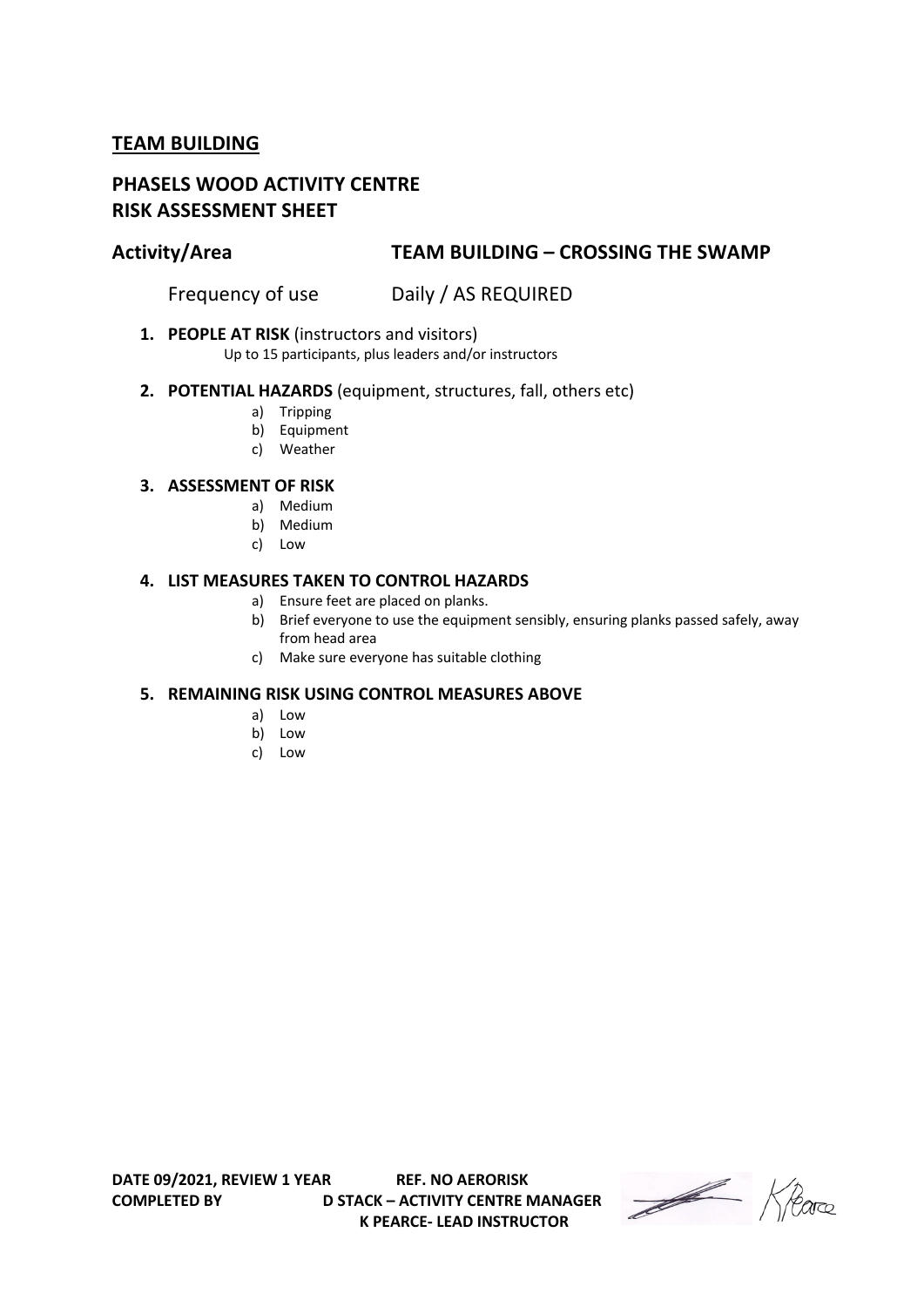# **PHASELS WOOD ACTIVITY CENTRE RISK ASSESSMENT SHEET**

# **Activity/Area TEAM BUILDING – NUCLEAR REACTOR**

Frequency of use Daily / AS REQUIRED

## **1. PEOPLE AT RISK** (instructors and visitors)

Up to 15 participants, plus leaders and/or instructors

- **2. POTENTIAL HAZARDS** (equipment, structures, fall, others etc)
	- a) Tripping
	- b) Equipment
	- c) Weather

### **3. ASSESSMENT OF RISK**

- a) Medium
- b) Medium
- c) Low

### **4. LIST MEASURES TAKEN TO CONTROL HAZARDS**

- a) Ensure participants stay behind the rope circle.
	- b) Brief everyone to use the equipment sensibly, ensuring spider kept below waist height.
	- c) Make sure everyone has suitable clothing

### **5. REMAINING RISK USING CONTROL MEASURES ABOVE**

- a) Low
- b) Low
- c) Low

Heave